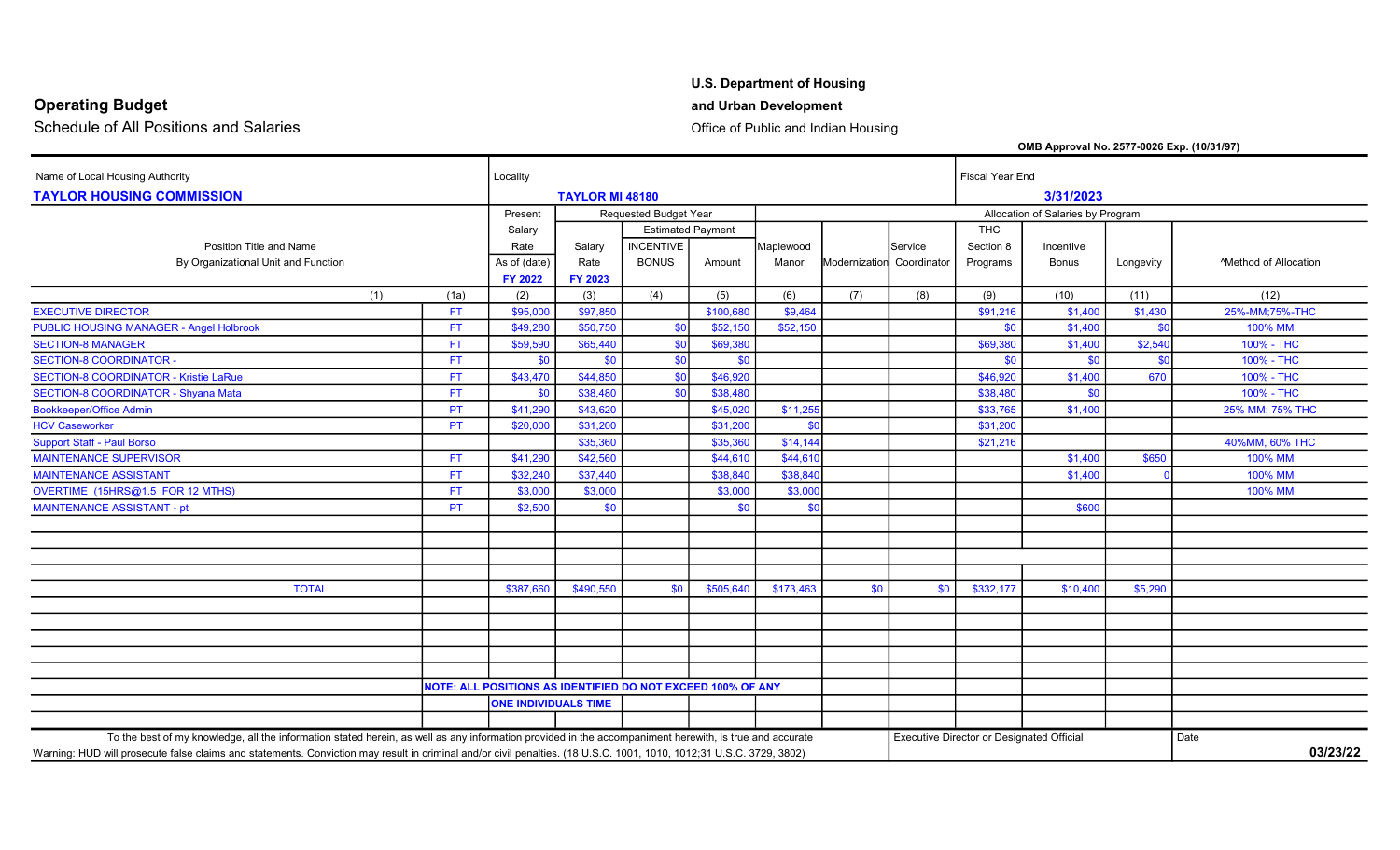form HUD-52566 (3/95) ref Handbook 7475.1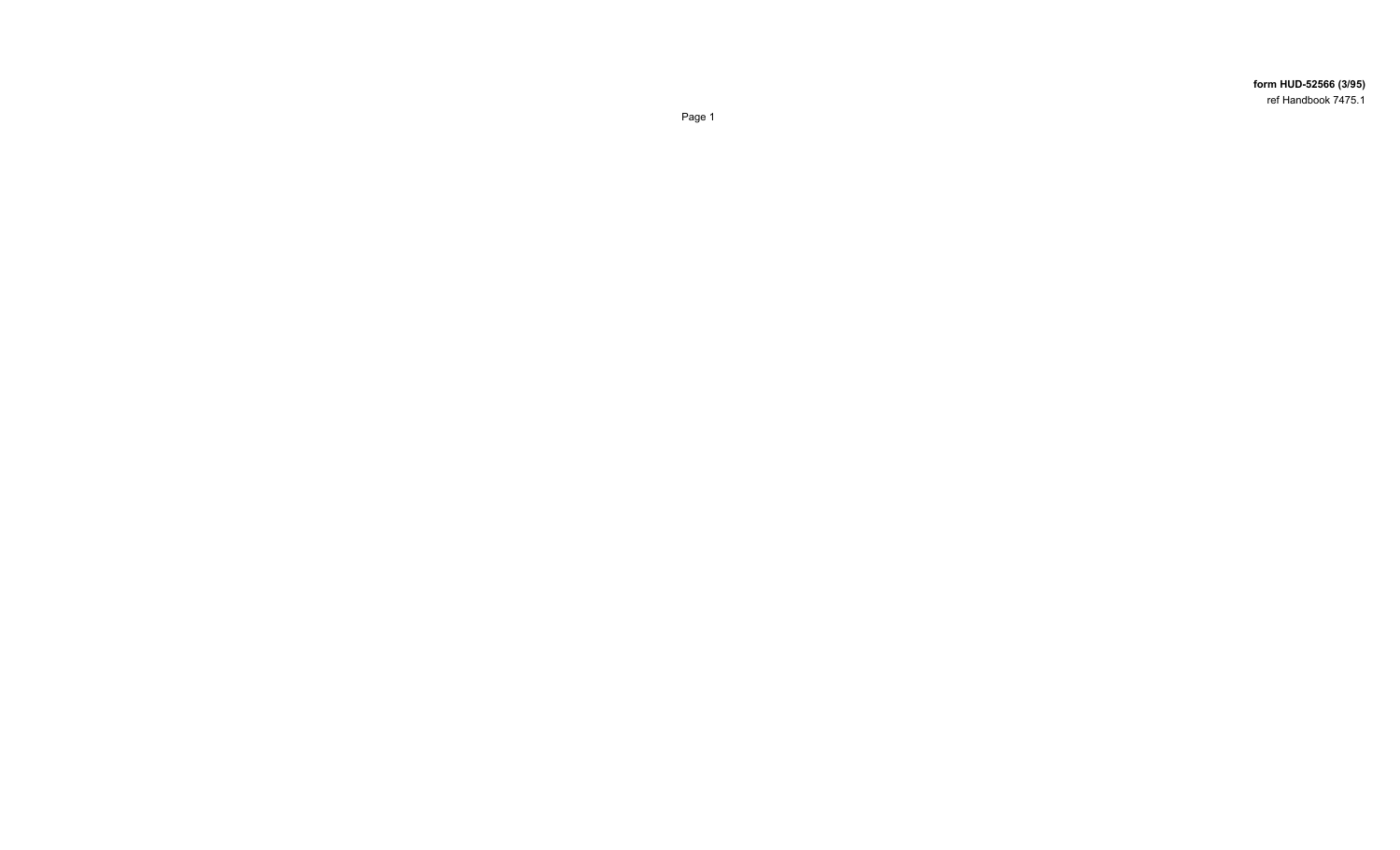# TAYLOR HOUSING COMMISSION EMPLOYEE BENEFITS SCHEDULE - FY 2022 - 2023

|                                           |              |          | <b>MMANOR</b> | <b>THC</b> |
|-------------------------------------------|--------------|----------|---------------|------------|
| <b>RETIREMENT</b>                         |              |          |               |            |
| <b>EXECUTIVE DIRECTOR</b>                 |              | \$7,048  | \$1,762       | \$5,286    |
| <b>PUBLIC HOUSING MANAGER</b>             |              | \$3,651  | \$3,651       | \$0        |
| <b>SECTION-8 MANAGER</b>                  |              | \$4,857  |               | \$4,857    |
| <b>SECTION-8 COORDINATOR</b>              |              | \$0      |               | \$0        |
| <b>SECTION-8 COORDINATOR</b>              |              | \$3,284  |               | \$3,284    |
| <b>SECTION-8 COORDINATOR</b>              |              | \$2,694  | \$0           | \$2,694    |
| <b>HCV Caseworker</b>                     |              | \$3,151  |               | \$3,151    |
| <b>BOOKKEEPER/OFFICE ADMIN</b>            |              | \$3,151  | \$788         | \$2,364    |
| <b>Support Staff - Paul Borso</b>         |              | \$2,475  | \$990         | \$1,485    |
| <b>MAINTENANCE SUPERVISOR</b>             |              | \$3,123  | \$3,123       |            |
| <b>MAINTENANCE ASSISTANT</b>              |              | \$2,719  | \$2,719       |            |
|                                           |              |          |               |            |
|                                           | <b>TOTAL</b> | \$36,152 | \$13,032      | \$23,120   |
| <b>MEDICAL INCL. OPTICAL &amp; DENTAL</b> |              |          |               |            |
| <b>EXECUTIVE DIRECTOR</b>                 |              | \$19,776 | \$4,944       | \$14,832   |
| <b>PUBLIC HOUSING MANAGER</b>             |              | \$7,680  | \$7,680       | \$0        |
| <b>SECTION-8 MANAGER</b>                  |              | \$7,200  |               | \$7,200    |
| <b>SECTION-8 COORDINATOR</b>              |              | \$7,488  |               | \$7,488    |
| <b>SECTION-8 COORDINATOR</b>              |              | \$6,048  |               | \$6,048    |
| <b>SECTION-8 COORDINATOR</b>              |              | \$0      | \$0           | \$0        |
| <b>HCV Caseworker</b>                     |              | \$7,680  |               | \$7,680    |
| <b>BOOKKEEPER/OFFICE ADMIN</b>            |              | \$576    | \$144         | \$432      |
| <b>Support Staff - Paul Borso</b>         |              | \$7,680  | \$3,072       | \$4,608    |
| <b>MAINTENANCE SUPERVISOR</b>             |              | \$8,064  | \$8,064       |            |
| <b>MAINTENANCE ASSISTANT</b>              |              | \$5,760  | \$5,760       |            |
|                                           | <b>TOTAL</b> | \$77,952 | \$29,664      | \$48,288   |
| <b>LIFE INSURANCE &amp; DISABILITY</b>    |              |          |               |            |
| <b>EXECUTIVE DIRECTOR</b>                 |              | \$240    | \$60          | \$180      |
| <b>PUBLIC HOUSING MANAGER</b>             |              | \$96     | \$96          | \$0        |
| <b>SECTION-8 MANAGER</b>                  |              | \$96     |               | \$96       |
| <b>SECTION-8 COORDINATOR</b>              |              | \$96     |               | \$96       |
| <b>SECTION-8 COORDINATOR</b>              |              | \$96     |               | \$96       |
| <b>SECTION-8 COORDINATOR</b>              |              | \$0      | \$0           | \$0        |
| <b>HCV Caseworker</b>                     |              | \$96     |               | \$96       |
| <b>BOOKKEEPER/OFFICE ADMIN</b>            |              | \$0      |               | \$0        |
| <b>Support Staff - Paul Borso</b>         |              | \$96     | \$38          | \$58       |

| Med |          | Dental/opti Life/Dis |      |          |       |           |
|-----|----------|----------------------|------|----------|-------|-----------|
|     | 2,060.00 | 0.00                 | 0.00 | 2,060.00 | 12.00 | 24,720.00 |
|     | 800.00   | 0.00                 | 0.00 | 800.00   | 12.00 | 9.600.00  |
|     | 750.00   | 0.00                 | 0.00 | 750.00   | 12.00 | 9,000.00  |
|     | 780.00   | 0.00                 | 0.00 | 780.00   | 12.00 | 9.360.00  |
|     | 630.00   | 0.00                 | 0.00 | 630.00   | 12.00 | 7.560.00  |
|     | 0.00     | 0.00                 | 0.00 | 0.00     | 12.00 | 0.00      |
|     | 800.00   | 0.00                 | 0.00 | 800.00   | 12.00 | 9.600.00  |
|     | 60.00    | 0.00                 | 0.00 | 60.00    | 12.00 | 720.00    |
|     | 800.00   |                      |      | 800.00   | 12.00 | 9.600.00  |
|     | 840.00   | 0.00                 | 0.00 | 840.00   | 12.00 | 10.080.00 |
|     | 600.00   | 0.00                 | 0.00 | 600.00   | 12.00 | 7.200.00  |
|     | 8,120.00 | 0.00                 | 0.00 |          |       |           |
|     |          |                      |      |          |       |           |
|     | 20       | 12                   | 240  |          |       |           |
|     | 8        | 12                   | 96   |          |       |           |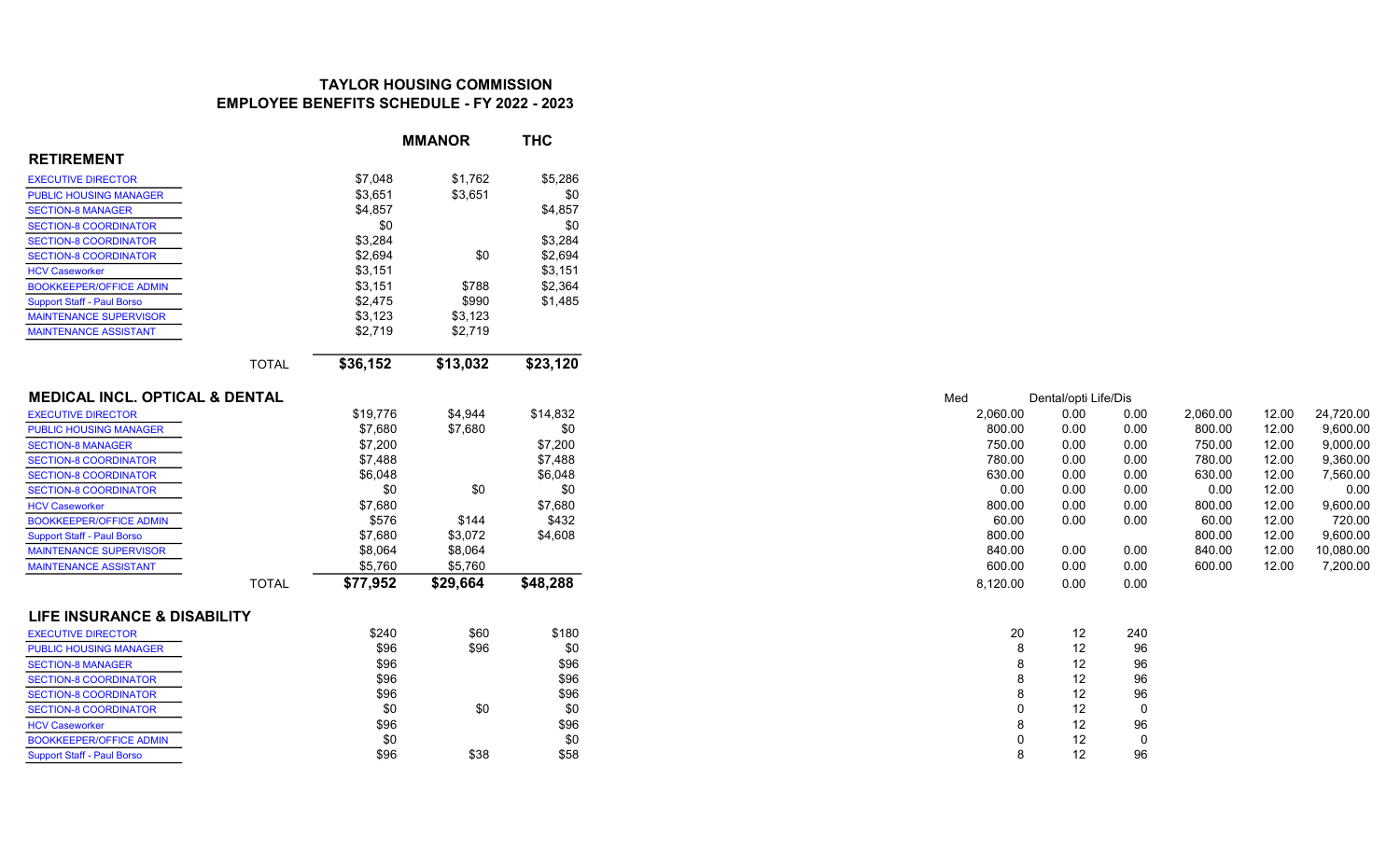| <b>MAINTENANCE SUPERVISOR</b>     |              | \$96         | \$96         |             |           | 8 | 12 | 96 |
|-----------------------------------|--------------|--------------|--------------|-------------|-----------|---|----|----|
| <b>MAINTENANCE ASSISTANT</b>      |              | \$96         | \$96         |             |           | 8 | 12 | 96 |
|                                   | <b>TOTAL</b> | \$1,008      | \$386        | \$622       |           |   |    |    |
| <b>SOCIAL SECURITY</b>            |              |              |              |             |           |   |    |    |
| <b>EXECUTIVE DIRECTOR</b>         |              | \$7,702      | \$1,926      | \$5,777     | \$100,680 |   |    |    |
| <b>PUBLIC HOUSING MANAGER</b>     |              | \$3,989      | \$3,989      | \$0         | \$52,150  |   |    |    |
| <b>SECTION-8 MANAGER</b>          |              | \$5,308      |              | \$5,308     | \$69,380  |   |    |    |
| <b>SECTION-8 COORDINATOR</b>      |              | \$0          |              | \$0         | \$0       |   |    |    |
| <b>SECTION-8 COORDINATOR</b>      |              | \$3,589      |              | \$3,589     | \$46,920  |   |    |    |
| <b>SECTION-8 COORDINATOR</b>      |              | \$2,944      | \$736        | \$2,208     | \$38,480  |   |    |    |
| <b>HCV Caseworker</b>             |              | \$2,387      |              | \$2,387     | \$31,200  |   |    |    |
| <b>BOOKKEEPER/OFFICE ADMIN</b>    |              | \$3,444      | \$861.01     | \$2,583     | \$45,020  |   |    |    |
| <b>Support Staff - Paul Borso</b> |              | \$2,705      | \$1,082.02   | \$1,623     | \$35,360  |   |    |    |
| <b>MAINTENANCE SUPERVISOR</b>     |              | \$3,413      | \$3,413      |             | \$44,610  |   |    |    |
| <b>MAINTENANCE ASSISTANT</b>      |              | \$2,971      | \$2,971      |             | \$38,840  |   |    |    |
| OVERTIME (15HRS@1.5 FOR 12 MTHS)  |              | \$230        | \$230        |             | \$3,000   |   |    |    |
| MAINTENANCE ASSISTANT - pt        |              | \$0          | \$0          | \$0         | \$0       |   |    |    |
|                                   | <b>TOTAL</b> | \$38,681     | \$15,207     | \$23,474    | \$505,640 |   |    |    |
|                                   |              |              | \$58,289.59  | \$95,504.07 |           |   |    |    |
|                                   |              | <b>ADMIN</b> | <b>MAINT</b> |             |           |   |    |    |
| <b>RETIREMENT</b>                 |              | \$7,190.33   | \$5,841.50   |             |           |   |    |    |
| MEDICAL INCL. OPTICAL & DENTAL    |              | \$15,840.00  | \$13,824.00  |             |           |   |    |    |
| LIFE INSURANCE & DISABILITY       |              | \$194.40     | \$192.00     |             |           |   |    |    |

| NETINEMENT                     | <b>JI.190.00</b> | <b>JU.UH I.UU</b> |
|--------------------------------|------------------|-------------------|
| MEDICAL INCL. OPTICAL & DENTAL | \$15.840.00      | \$13.824.00       |
| LIFE INSURANCE & DISABILITY    | \$194.40         | \$192.00          |
| SOCIAL SECURITY                | \$8.593.93       | \$6.613.43        |
|                                | \$31.818.66      | \$26.470.93       |

## TAYLOR HOUSING COMMISSION EMPLOYEE BENEFITS SCHEDULE - FY 2022 - 2023 MMANOR THC

| <b>SUMMARY</b>                 | <b>MMANOR</b> | тнс    |        |
|--------------------------------|---------------|--------|--------|
| <b>RETIREMENT</b>              | \$36.152      | 13.032 | 23.120 |
| MEDICAL INCL. OPTICAL & DENTAL | \$77.952      | 29.664 | 48.288 |
| LIFE INSURANCE & DISABILITY    | \$1.008       | 386    | 622    |
| SOCIAL SECURITY                | \$38.681      | 15.207 | 23.474 |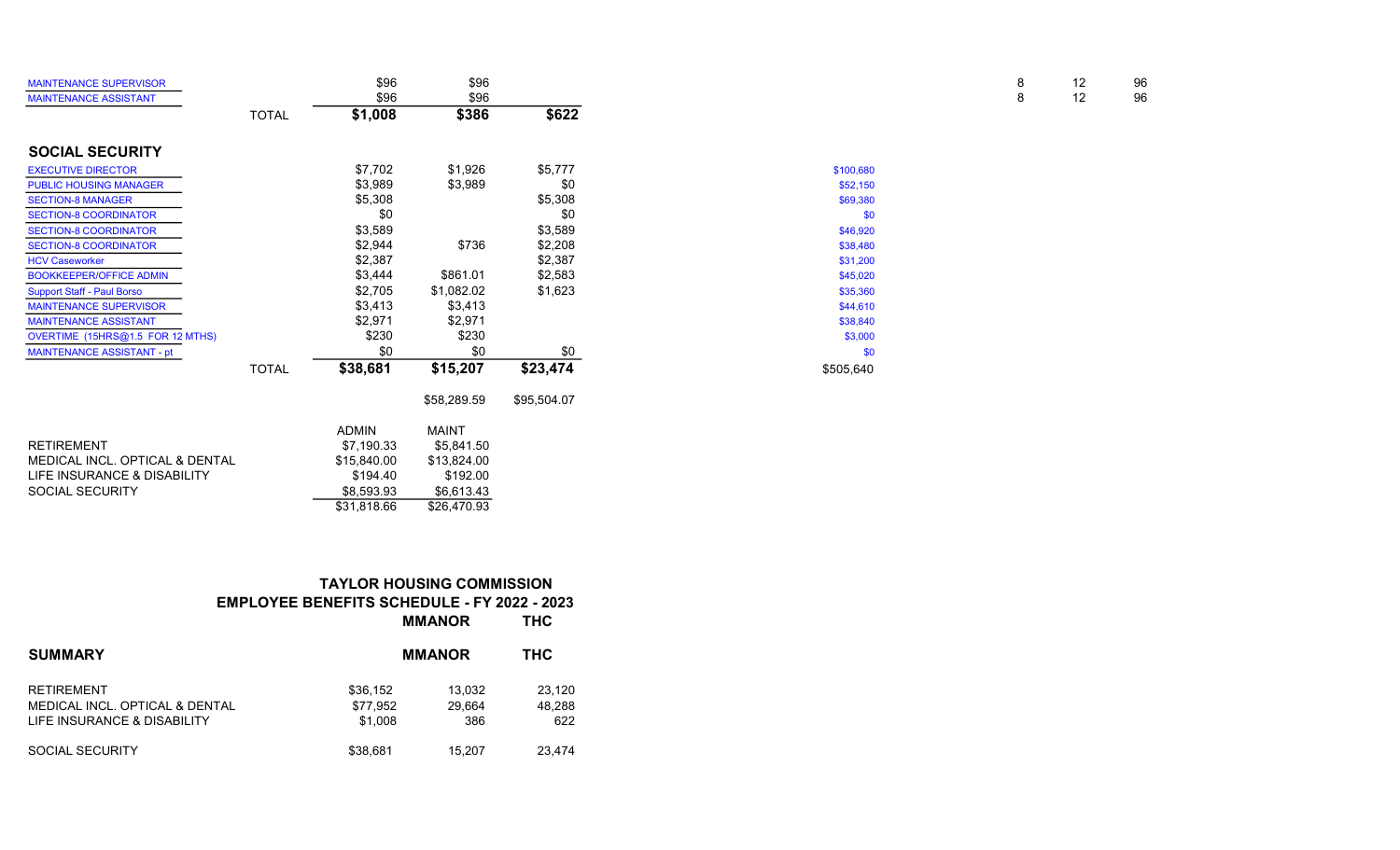| <b>RETIREES</b>          |                       |           |           | 0         |
|--------------------------|-----------------------|-----------|-----------|-----------|
|                          | <b>TOTAL BENEFITS</b> | \$153,794 | 58,290    | 95,504    |
|                          |                       |           |           |           |
|                          |                       |           |           |           |
| SALARIES - ADMIN         |                       |           | \$87,013  | \$332,177 |
| SALARIES - MAINT         |                       |           | \$86,450  |           |
| <b>BENEFITS - ADMIN</b>  |                       |           | \$31,819  | \$95,504  |
| <b>BENEFITS-MAINT</b>    |                       |           | \$26,471  |           |
| <b>PRIOR YR BENEFITS</b> |                       |           | \$0       | \$0       |
|                          |                       |           | \$231,753 | \$427,681 |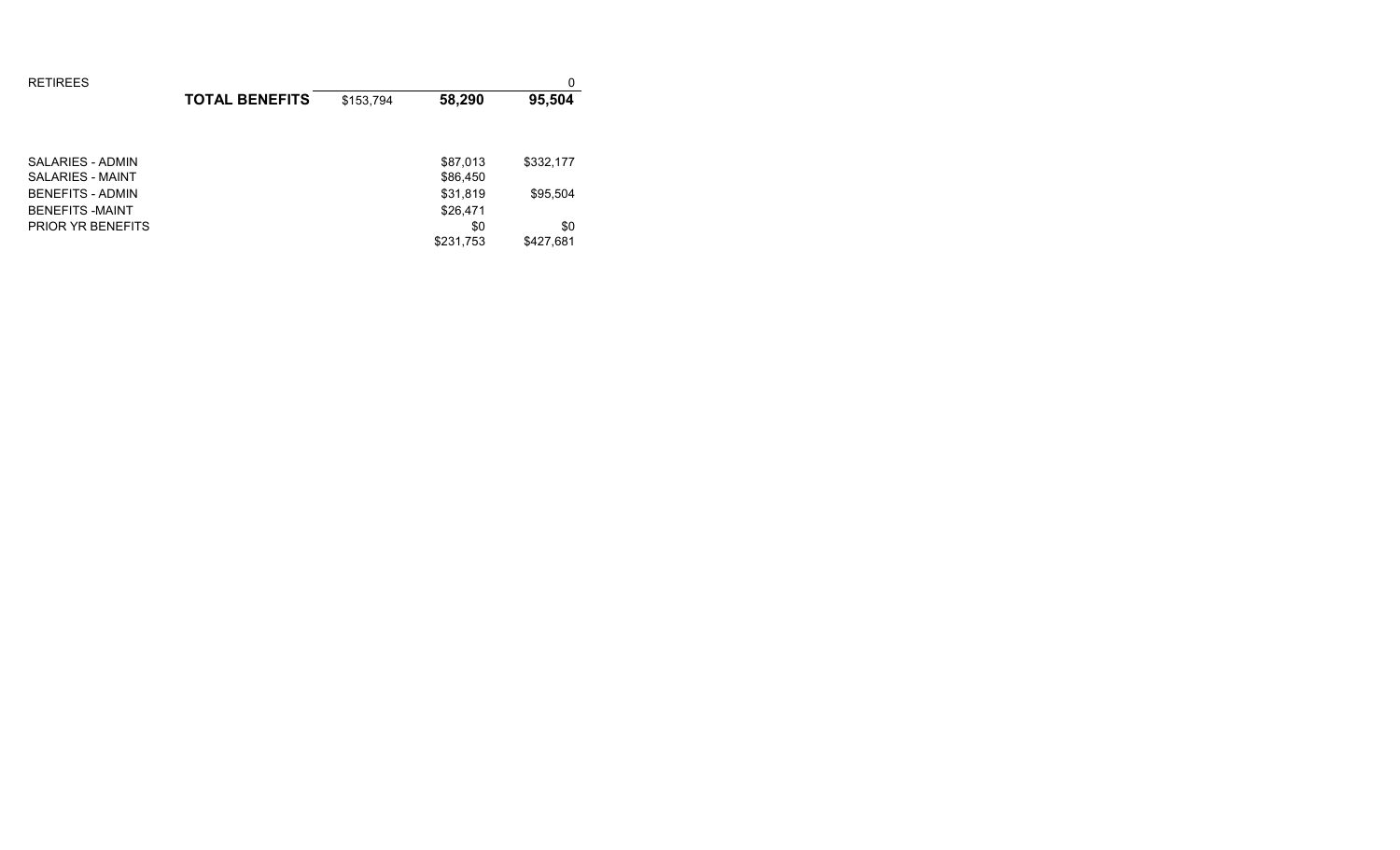Operating Budget U.S. Department of Housing COMB Approval No. 2577-0026(Exp.6/30/2001) Schedule of Administration **and Urban Development** Expense Other Than Salary **Channel School School Contract Channel Contract Channel Channel Channel Channel Channel Channel Channel Channel Channel Channel Channel Channel Channel Channel Channel Channel Channel Channel Cha** 

Public reporting burden for this collection of information is estimated to average 1 hour per response, including the time for reviewing instructions, searching existing data sources, gathering and maintaining the data needed, and completing and reviewing the collection of information. This agency may not conduct or sponsor, and a person is not required to respond to, a collection of information unless that collection displays a valid OMB control number.

This information is required by Section 6(c)(4) of the U.S. Housing Act of 1937. The information is the operating budget for low-income housing program and provides a summary of proposed/budgeted receipts and expenditures, approval of budgeted receipts and expenditures, and justification of certain specified amounts. HUD reviews the information to determine if the operating plan adopted by the PHA and the amounts are

reasonable and that the PHA is in compliance with procedures prescribed by HUD. Responses are required to obtain benefits. This information does not lend itself to confidentiality.

|                   | Name of Housing Authority                                            | Locality     |               | <b>Fiscal Year End</b> |                   |              |  |
|-------------------|----------------------------------------------------------------------|--------------|---------------|------------------------|-------------------|--------------|--|
|                   | <b>Taylor Housing Commission</b>                                     | Taylor       |               | March 31, 2023         |                   |              |  |
|                   | Description                                                          | (2)<br>Total | (3)<br>MManor | Development            | (5)<br><b>THC</b> | (6)<br>Other |  |
|                   | Legal Expense (see Special Note in Instructions)                     | 15,000.00    | 1,500.00      |                        | 13,500.00         |              |  |
| 2                 | Training (list and provide justification)                            | 6,000.00     | 600.00        |                        | 5,400.00          |              |  |
| 3                 | Travel                                                               |              |               |                        |                   |              |  |
|                   | Trips to conventions and Meetings (list and provide justification)   | 4,800.00     | 480.00        |                        | 4,320.00          |              |  |
| 4                 | Other Travel - Outside Area of Jurisdiction                          |              |               |                        |                   |              |  |
| 5                 | - Within Area of Jursidiction                                        | 0.00         | 0.00          |                        | 0.00              |              |  |
| 6                 | <b>Total Travel</b>                                                  | 4,800.00     | 480.00        |                        | 4,320.00          |              |  |
| 7                 | Accounting                                                           | 26,400.00    | 2,640.00      |                        | 23,760.00         |              |  |
| 8                 | Auditing                                                             | 8,500.00     | 850.00        |                        | 7,650.00          |              |  |
| 9                 | Sundry                                                               |              |               |                        |                   |              |  |
|                   | - Rental of Office Space                                             |              |               |                        |                   |              |  |
| 10                | - Publications                                                       | 2,500.00     | 250.00        |                        | 2,250.00          |              |  |
| 11                | - Membership Dues and Fees(list organization and amount)             | 3,500.00     | 350.00        |                        | 3,150.00          |              |  |
| $12 \overline{ }$ | - Telephone, Fax, ElectronicCommunications                           | 18,000.00    | 1,800.00      |                        | 16,200.00         |              |  |
| 13                | - Collection Agent Fees and Court Costs                              |              |               |                        |                   |              |  |
| 14                | - Administrative Services Contracts (list and provide justification) | 24,000.00    | 2,400.00      |                        | 21,600.00         |              |  |
| 15                | - Forms, Stationery and Office Supplies                              | 42,000.00    | 4,200.00      |                        | 37,800.00         |              |  |
| 16                | - Other Sundry Expense (provide breakdown)                           | 42,000.00    | 4,200.00      |                        | 37,800.00         |              |  |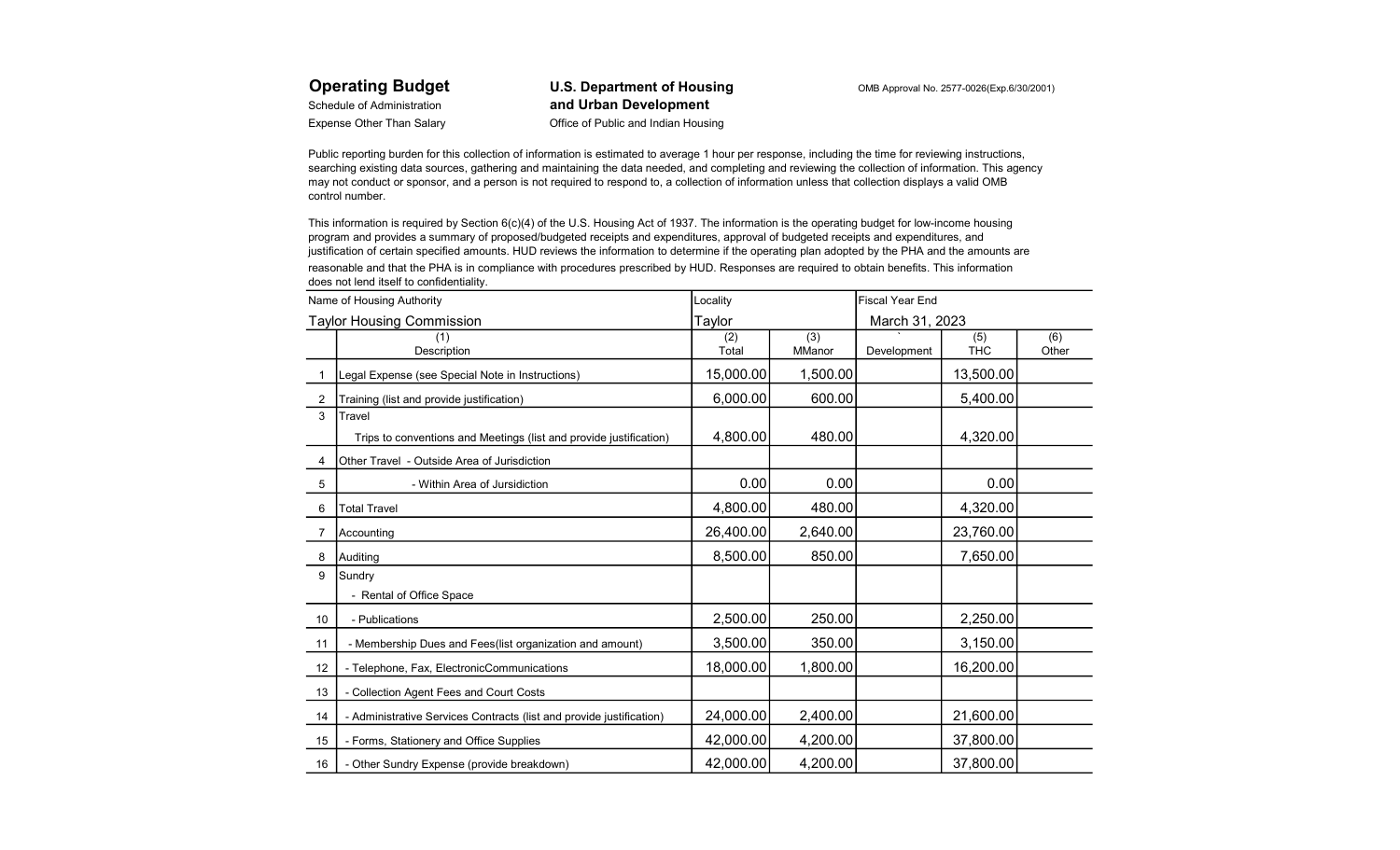| 17 | <b>ITotal Sundry</b>                                | 132,000.00 | 13.200.001 | 118,800.00 |  |
|----|-----------------------------------------------------|------------|------------|------------|--|
|    | 18 Total Administrative Expense Other Than Salaries | 192,700.00 | 19,270.00  | 173,430.00 |  |
|    |                                                     |            |            |            |  |
|    |                                                     |            |            |            |  |

To the best of my knowledge, all the information stated herein, as well as any information provided in the accompaniment herewith, is true and accurate.

Warning: HUD will prosecute false claims and statements. Conviction may result in criminal and/or civil penalties. (U.S..C. 1001, 1010, 1012; 31 U.S.C 3729, 3802

Signature of authorized representative & Date

**X** March 23, 2022

form HUD-52571(3/95)

ref Handbook 7475.1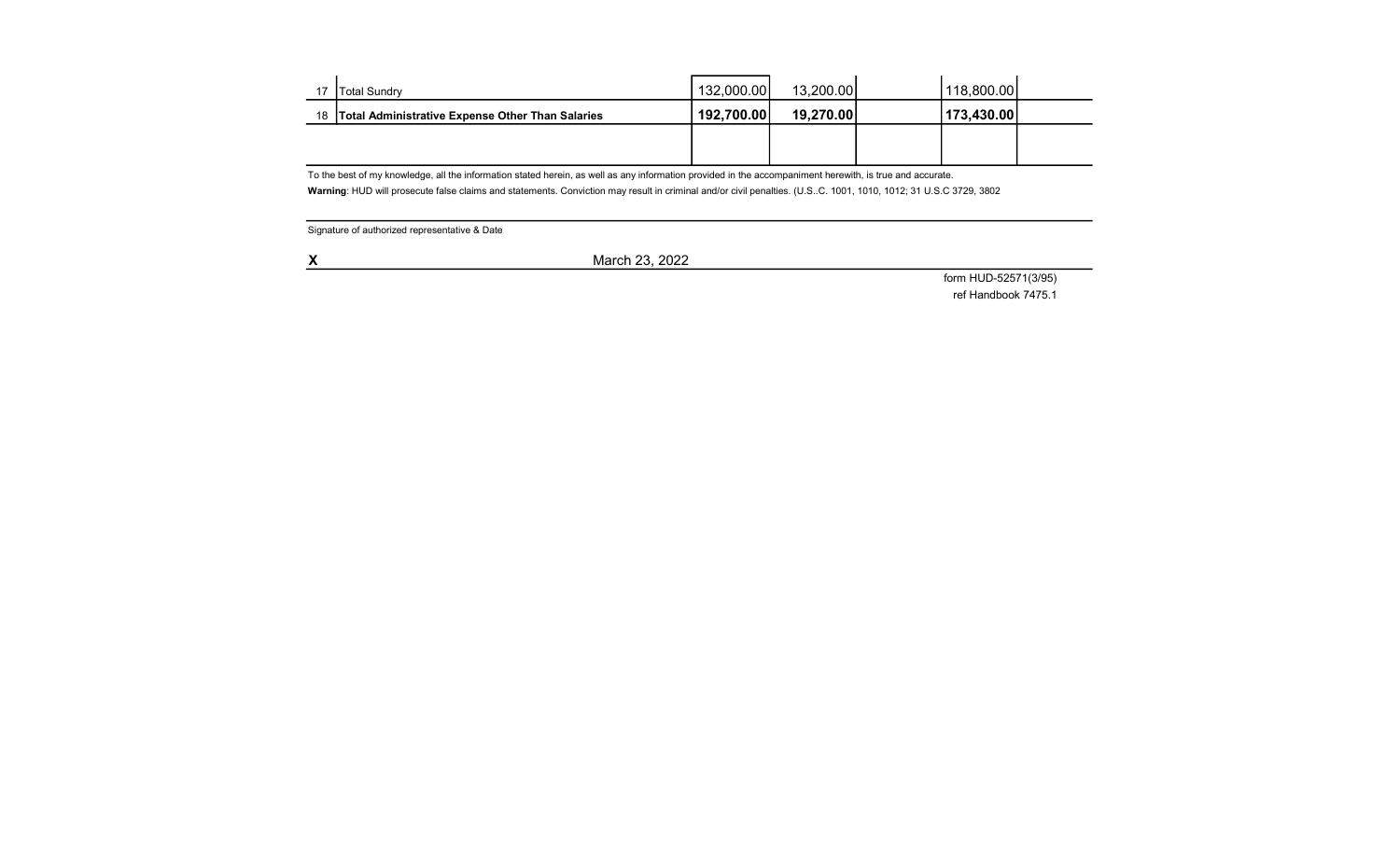### Operating Budget U.S. Department of Housing and Urban Development Office of Public and Indian Housing

### OMB Approval No. 2577-0026 (exp. 10/31/97)

|Public reporting burden for this collection of information is estimated to average 116 hours per response, including the time for reviewing instructions, searching existing data |sources, gathering and maintaining the data needed, and completing and reviewing the collection of information. Send comments regarding this burden estimate or any other aspect |of this collection of information, including suggestions for reducing this burden, to the Reports Management Officer, Office of Information Policies and Systems, U.S. Department |of Housing and Urban Development, Washington, D.C. 20410-3600 and to the Office of Management and Budget, Paperwork Reduction Project (2577-0026), Washington, D.C. 20503. Do not send this completed form to either of the above addresses.

|                                    | a. Type of Submission     |                                         |                                                                       | b. Fiscal Year Ending      | c. No. of months (check one)       |                       | d. Type of HUD assisted project(s)  |                                                |            |                          |
|------------------------------------|---------------------------|-----------------------------------------|-----------------------------------------------------------------------|----------------------------|------------------------------------|-----------------------|-------------------------------------|------------------------------------------------|------------|--------------------------|
| [XX] Original                      |                           | [ ] Revision No.                        |                                                                       | 03/31/23                   | $[X]$ 12 mo. $[$ ] Other (specify) |                       | 01 [X] PHA/IHA-Owned Rental Housing |                                                |            |                          |
|                                    |                           |                                         | e. Name of Public Housing Agency / Indian Housing Authority (PHA/IHA) |                            |                                    |                       |                                     | 02 [ ] IHA-Owned Mutual Help Homeownership     |            |                          |
|                                    |                           |                                         | <b>TAYLOR HOUSING COMMISSION/MAPLEWOOD MANOR</b>                      |                            |                                    |                       |                                     | 03 [ ] PHA/IHA-Leased Rental Housing           |            |                          |
| f. Address (city, State, zip code) |                           |                                         |                                                                       |                            |                                    |                       |                                     | 04 [ ] PHA/IHA-Owned Turnkey III Homeownership |            |                          |
| <b>15270 PLAZA SOUTH DRIVE</b>     |                           |                                         |                                                                       |                            |                                    |                       |                                     | 05 [ ] PHA/IHA Leased Homeownership            |            |                          |
|                                    | <b>TAYLOR, MI 48180</b>   |                                         |                                                                       |                            |                                    |                       |                                     |                                                |            |                          |
| g. ACC Number                      |                           |                                         |                                                                       | h. PAS / LOCCS Project No. |                                    |                       | i. HUD Field Office                 |                                                |            |                          |
| $C-871$                            |                           |                                         |                                                                       | <b>MI-089</b>              |                                    |                       | <b>DETROIT, MI</b>                  |                                                |            |                          |
|                                    | j. No. of Dwelling Units  |                                         | k. No. of Unit Months                                                 | m. No. of Projects         |                                    |                       |                                     |                                                |            |                          |
|                                    |                           |                                         | Available                                                             |                            |                                    |                       |                                     |                                                |            |                          |
|                                    | 102                       |                                         | 1224                                                                  |                            |                                    |                       |                                     |                                                |            |                          |
|                                    |                           |                                         |                                                                       |                            | Actuals                            | [XX] Estimates        |                                     |                                                |            |                          |
|                                    |                           |                                         |                                                                       |                            | Last Fiscal                        | ] or Actual           |                                     | <b>Requested Budget Estimates</b>              |            |                          |
|                                    |                           |                                         |                                                                       |                            | Yr.                                | <b>Current Budget</b> |                                     | PHA/IHA Estimates                              |            | <b>HUD Modifications</b> |
| Line                               | Acct.                     |                                         |                                                                       |                            |                                    |                       |                                     | Amount                                         |            | Amount                   |
| No.                                | No.                       |                                         | Description                                                           |                            | <b>PUM</b>                         | <b>PUM</b>            | <b>PUM</b>                          | (to nearest \$10                               | <b>PUM</b> | (to nearest \$10)        |
|                                    |                           |                                         | (1)                                                                   |                            | (2)                                | (3)                   | (4)                                 | (5)                                            | (6)        | (7)                      |
|                                    |                           | <b>Homebuyers Monthly Payments For:</b> |                                                                       |                            |                                    |                       |                                     |                                                |            |                          |
| 010                                | 7710                      | <b>Operating Expenses</b>               |                                                                       |                            |                                    |                       |                                     |                                                |            |                          |
| 020                                | 7712                      | <b>Earned Home Payments</b>             |                                                                       |                            |                                    |                       |                                     |                                                |            |                          |
| 030                                | 7714                      |                                         | Nonroutine Maintenance Reserve                                        |                            |                                    |                       |                                     |                                                |            |                          |
| 040                                | <b>Total</b>              |                                         | Break-Even Amount (sum of lines 010, 020, and 030)                    |                            |                                    |                       |                                     |                                                |            |                          |
| 050                                | 7716                      |                                         | Excess(Deficit) In Break-Even Amount                                  |                            |                                    |                       |                                     |                                                |            |                          |
| 060                                | 7790                      |                                         | Homebuyers Monthly Payments (Contra)                                  |                            |                                    |                       |                                     |                                                |            |                          |
|                                    | <b>Operating Receipts</b> |                                         |                                                                       |                            |                                    |                       |                                     |                                                |            |                          |
| 070                                | 3110                      | <b>Dwelling Rentals</b>                 |                                                                       |                            | 0.00                               | 0.00                  | 274.51                              | 336,000                                        |            |                          |
| 080                                | 3120                      | <b>Excess Utilities</b>                 |                                                                       |                            | 0.00                               | 0.00                  |                                     |                                                |            |                          |
| 090                                | 3190                      | <b>Nondwelling Rentals</b>              |                                                                       |                            |                                    | 0.00                  |                                     |                                                |            |                          |
| 100                                |                           |                                         | Total Rental Income (sum of lines 070, 080, and 090)                  |                            |                                    |                       | 274.51                              | 336,000                                        |            |                          |
| 110                                | 3610                      | Interest on Gen Fund Investments        |                                                                       |                            |                                    | 0.00                  |                                     |                                                |            |                          |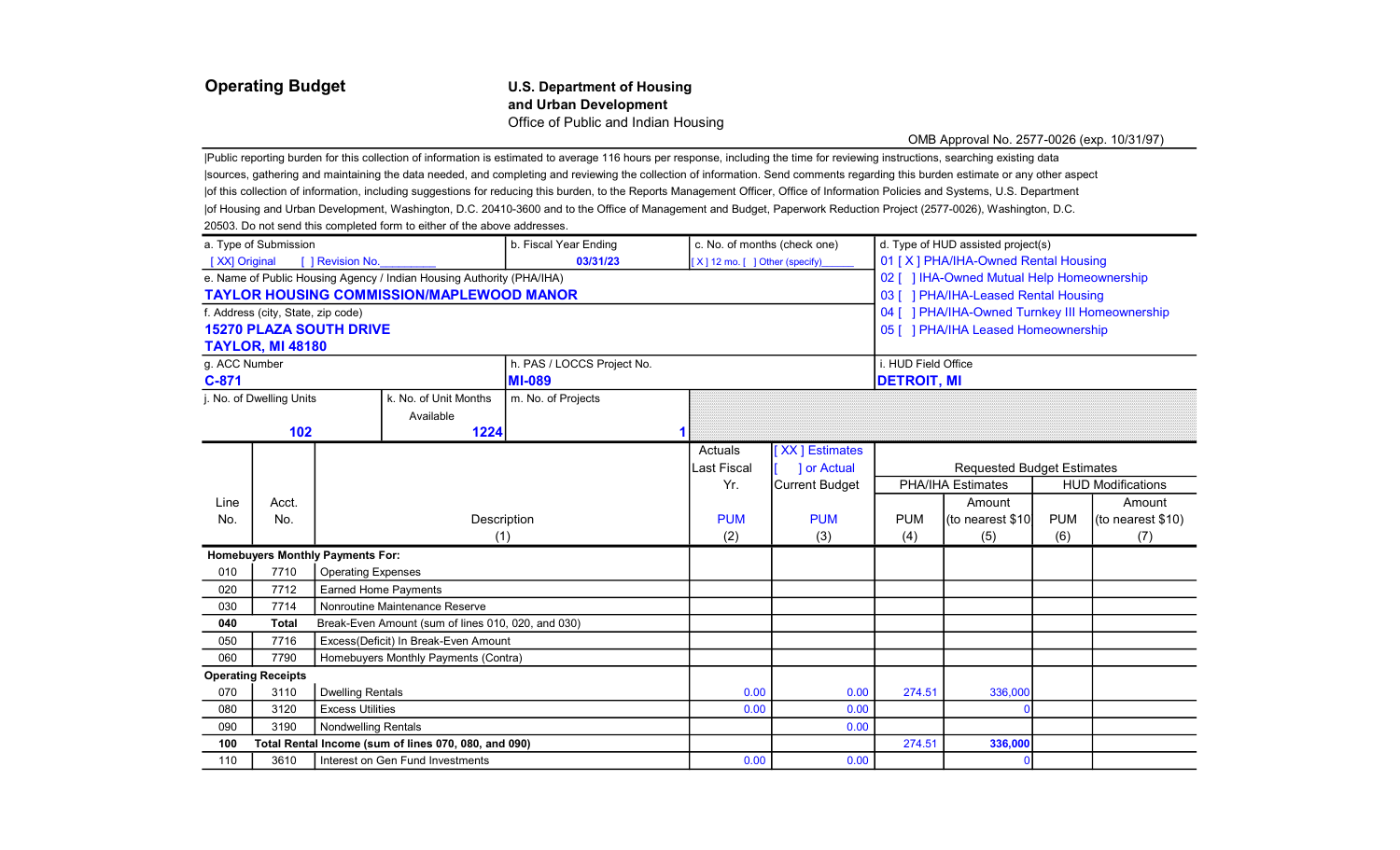| 120                     | 3690 | <b>Other Operating Receipts</b>                               | 0.00 | 0.00 | 14.71  | 18,000  |  |
|-------------------------|------|---------------------------------------------------------------|------|------|--------|---------|--|
| 130                     |      | le (sum of lines 100, 110, and 120)                           |      |      | 289.22 | 354,000 |  |
|                         |      | <b>Operating Expenditures - Administration:</b>               |      |      |        |         |  |
| 140                     | 4110 | <b>Administrative Salaries</b>                                | 0.00 | 0.00 | 71.09  | 87,013  |  |
| 150                     | 4130 | Legal Expense                                                 |      | 0.00 | 1.23   | 1,500   |  |
| 160                     | 4140 | <b>Staff Training</b>                                         | 0.00 | 0.00 | 0.49   | 600     |  |
| 170                     | 4150 | Travel                                                        | 0.00 | 0.00 | 0.39   | 480     |  |
| 180                     | 4170 | <b>Accounting Fees</b>                                        | 0.00 | 0.00 | 2.16   | 2,640   |  |
| 190                     | 4171 | <b>Auditing Fees</b>                                          | 0.00 | 0.00 | 0.69   | 850     |  |
| 200                     | 4190 | <b>Other Administrative Expenses</b>                          | 0.00 | 0.00 | 10.78  | 13,200  |  |
| 210                     |      | Total Administrative Expense (sum of line 140 thru line 200)  |      |      | 86.83  | 106,283 |  |
| <b>Tenant Services:</b> |      |                                                               |      |      |        |         |  |
| 220                     | 4210 | Salaries                                                      | 0.00 | 0.00 |        |         |  |
| 230                     | 4220 | Recreation, Publications and Other services                   | 0.00 | 0.00 | 2.08   | 2,550   |  |
| 240                     | 4230 | Concract Costs, Training and Other                            | 0.00 | 0.00 | 0.31   |         |  |
| 250                     |      | Total Tenant Services Expense (sum of lines 220,230, and 240) |      |      | 2.39   | 2,550   |  |
| <b>Utilities:</b>       |      |                                                               |      |      |        |         |  |
| 260                     | 4310 | Water                                                         | 0.00 | 0.00 | 12.25  | 14,997  |  |
| 270                     | 4320 | Electricity                                                   | 0.00 | 0.00 | 53.92  | 66,000  |  |
| 280                     | 4330 | Gas                                                           | 0.00 | 0.00 | 36.76  | 45,000  |  |
| 290                     | 4340 | Fuel                                                          |      |      |        |         |  |
| 300                     | 4350 | Labor                                                         |      |      |        |         |  |
| 310                     | 4390 | <b>RECYCLING</b><br>Other utilities expense                   | 0.00 | 0.00 |        |         |  |
| 320                     |      | Total Utilities Expense (sum of line 260 thru line 310)       |      |      | 102.94 | 125,997 |  |

|      |                                |                                                                   |             |                           |                                   |                                  |            | form HUD-52564 (3/95)    |
|------|--------------------------------|-------------------------------------------------------------------|-------------|---------------------------|-----------------------------------|----------------------------------|------------|--------------------------|
|      | Previous editions are obsolete |                                                                   | Page 1 of 4 |                           |                                   |                                  |            | ref. Handbook 7475.1     |
|      | Name of PHA / IHA              |                                                                   |             | <b>Fiscal Year Ending</b> |                                   |                                  |            |                          |
|      |                                | <b>TAYLOR HOUSING COMMISSION/MAPLEWOOD MANOR</b>                  |             | 03/31/23                  |                                   |                                  |            |                          |
|      |                                |                                                                   | Actuals     | [XX] Estimates            |                                   |                                  |            |                          |
|      |                                |                                                                   | Last Fiscal | 1 or Actual               | <b>Requested Budget Estimates</b> |                                  |            |                          |
|      |                                |                                                                   | Yr.         | Current Budget            | <b>PHA/IHA Estimates</b>          |                                  |            | <b>HUD Modifications</b> |
| Line | Acct.                          |                                                                   | $\mathbf 0$ | 0.00                      |                                   | Amount                           |            | Amount                   |
| No.  | No.                            | Description                                                       | <b>PUM</b>  | <b>PUM</b>                | <b>PUM</b>                        | $\vert$ (to nearest \$10 $\vert$ | <b>PUM</b> | $($ to nearest \$10)     |
|      |                                | (1)                                                               | (2)         | (3)                       | (4)                               | (5)                              | (6)        | (7)                      |
|      |                                | <b>Ordinary Maintenance and Operation</b>                         |             |                           |                                   |                                  |            |                          |
| 330  | 4410                           | Labor                                                             | 0.00        | 0.00                      | 70.63                             | 86,450                           |            |                          |
| 340  | 4420                           | Materials                                                         | 0.00        | 0.00                      | 29.41                             | 36,000                           |            |                          |
| 350  | 4430                           | <b>Contract Costs</b>                                             | 0.00        | 0.00                      | 108.59                            | 132,920                          |            |                          |
| 360  |                                | Total Ordinary Maintenance & Operation Expense (lines 330 to 350) |             |                           | 208.64                            | 255,370                          |            |                          |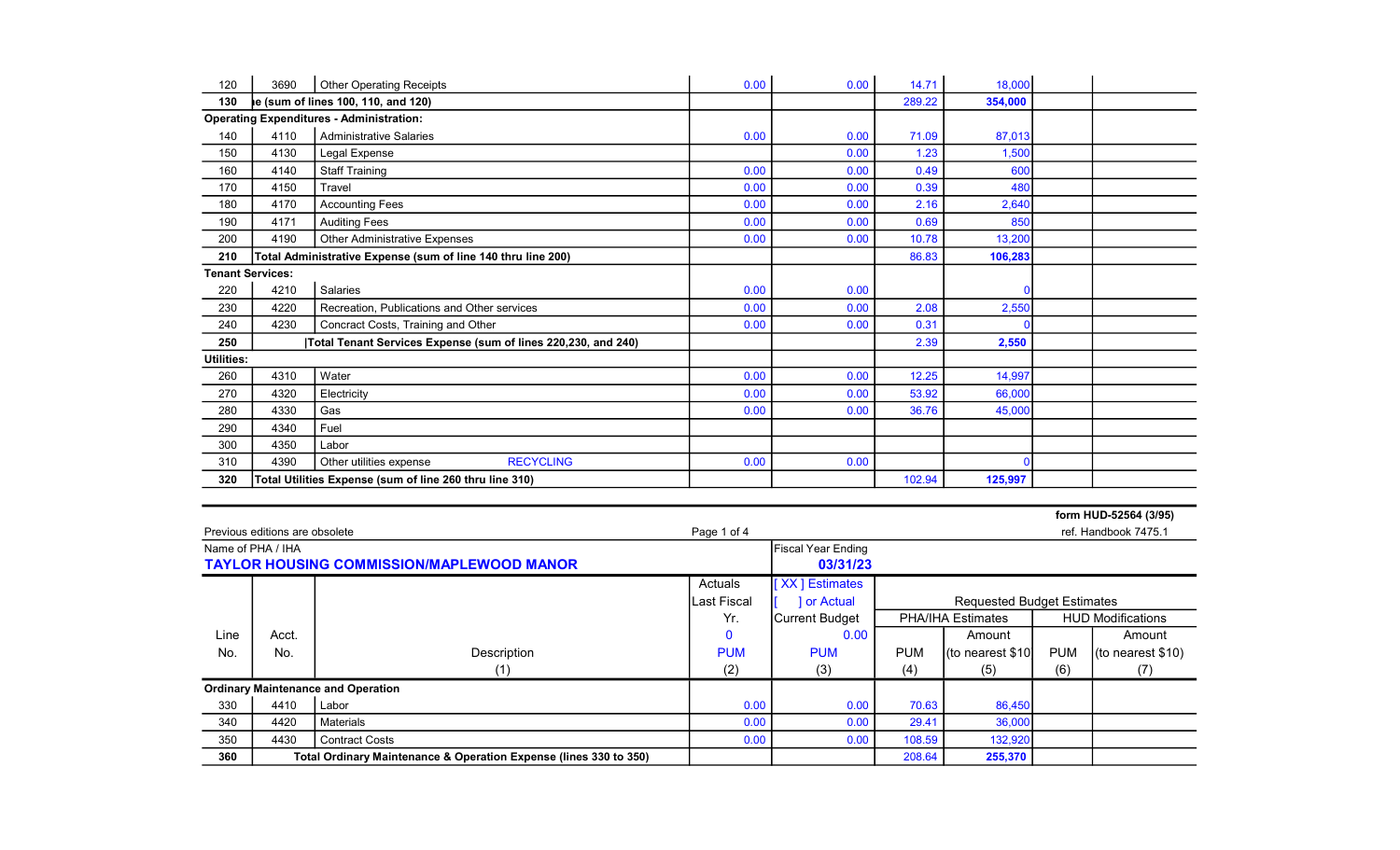|     | <b>Protective Services</b>                                     |                                                                           |         |         |          |              |  |
|-----|----------------------------------------------------------------|---------------------------------------------------------------------------|---------|---------|----------|--------------|--|
| 370 | 4460                                                           | Labor                                                                     |         | 0.00    |          |              |  |
| 380 | 4470                                                           | Materials                                                                 |         | 0.00    |          |              |  |
| 390 | 4480                                                           | <b>Contract Costs</b>                                                     | 0.00    | 0.00    | 0.98     | 1,200        |  |
| 400 |                                                                | Total Protective Services Expense (sum of lines 370 to 390)               |         | 0.00    | 0.98     | 1,200        |  |
|     | <b>General Expense:</b>                                        |                                                                           |         |         |          |              |  |
| 410 | 4510                                                           | Insurance                                                                 | 0.00    | 0.00    | 22.88    | 28,000       |  |
| 420 | 4520                                                           | Payments in Lieu of Taxes                                                 | 0.00    | 0.00    |          |              |  |
| 430 | 4530                                                           | <b>Terminal Leave Payments</b>                                            |         | 0.00    |          |              |  |
| 440 | 4540                                                           | <b>Employee Benefit Contributions</b>                                     | 0.00    | 0.00    | 47.62    | 58,290       |  |
| 450 | 4570                                                           | <b>Collection Losses</b>                                                  |         | 0.00    |          |              |  |
| 460 | 4590                                                           | <b>Other General Expense</b>                                              |         | 0.00    |          |              |  |
| 470 |                                                                | Total General Expense (sum of lines 410 to 460)                           |         | 0.00    | 70.50    | 86,290       |  |
| 480 |                                                                | Total Routine Expense (sum of lines 210, 250, 320, 360, 400, and 470)     | #VALUE! | #VALUE! | 472.28   | 577,690      |  |
|     | <b>Rent for Leased Dwellings:</b>                              |                                                                           |         |         |          |              |  |
| 490 | 4710                                                           | Rents to Owners of Leased Dwellings                                       |         | 0.00    | 0.00     |              |  |
| 500 |                                                                | Total Operating Expense (sum of lines 480 and 490)                        | #VALUE! | #VALUE! | 472.28   | 577,690      |  |
|     | <b>Nonroutine Expenditures:</b>                                |                                                                           |         |         |          |              |  |
| 510 | 4610                                                           | <b>Extraordinary Maintenance</b>                                          | 0.00    | 0.00    | 0.00     |              |  |
| 520 | 7520                                                           | Replacement of Nonexpendable Equipment                                    | 0.00    | 0.00    | 0.00     |              |  |
| 530 | 7540                                                           | <b>Property Betterments and Additions</b>                                 | 0.00    | 0.00    | 0.00     |              |  |
| 540 | Total Nonroutine Expenditures (sum of lines 510, 520, and 530) |                                                                           |         | 0.00    | 0.00     | 0.00         |  |
| 550 |                                                                | Total Operating Expenditures (sum of lines 500 and 540)                   | #VALUE! | #VALUE! | 472.28   | 577,690      |  |
|     | <b>Prior Year Adjustments:</b>                                 |                                                                           |         |         |          |              |  |
| 560 | 6010                                                           | Prior Year Adjustments Affecting Residual Receipts                        | 0.00    | 0.00    | 0.00     |              |  |
|     | <b>Other Expenditures:</b>                                     |                                                                           |         |         |          |              |  |
| 570 |                                                                | Deficiency in Residual Receipts at End of Preceding Fiscal Yr.            |         | 0.00    | 0.00     |              |  |
| 580 |                                                                | <b>Total Operating Expenditures, including prior year adjustments and</b> |         |         |          |              |  |
|     |                                                                | other expenditures (line 550 plus or minus line 560 plus line 570)        | #VALUE! | #VALUE! | 472.28   | 577,690      |  |
| 590 |                                                                | Residual Receipts (or Deficit) before HUD Contributions and               |         |         |          |              |  |
|     |                                                                | provision for operating reserve (line 130 minus line 580)                 | #VALUE! | #VALUE! | (183.06) | (223, 690)   |  |
|     | <b>HUD Contributions:</b>                                      |                                                                           |         |         |          |              |  |
| 600 | 8010                                                           | Basic Annual Contribution Earned-Leased Projects: Current Year            |         | 0.00    | 0.00     |              |  |
| 610 | 8011                                                           | Prior Year Adjustments - (Debit) Credit                                   |         | 0.00    | 0.00     |              |  |
| 620 |                                                                | Total Basic Annual Contribution (line 600 plus or minus line 610)         | 0.00    | 0.00    | 0.00     | $\mathbf{0}$ |  |
| 630 | 8020                                                           | Contributions Earned - Op. Sub: - Cur. Yr. (before year-end adj)          | 0.00    | 0.00    | 284.31   | 348,000      |  |
| 640 |                                                                | Mandatory PFS Adjustments (net):                                          |         | 0.00    |          |              |  |
| 650 |                                                                | Other (specify):                                                          |         | 0.00    |          |              |  |
| 660 |                                                                | Other (specify):                                                          |         | 0.00    |          |              |  |
| 670 |                                                                | Total Year-end Adjustments/Other (plus or minus lines 640 thru 660)       | 0.00    | 0.00    | 0.00     |              |  |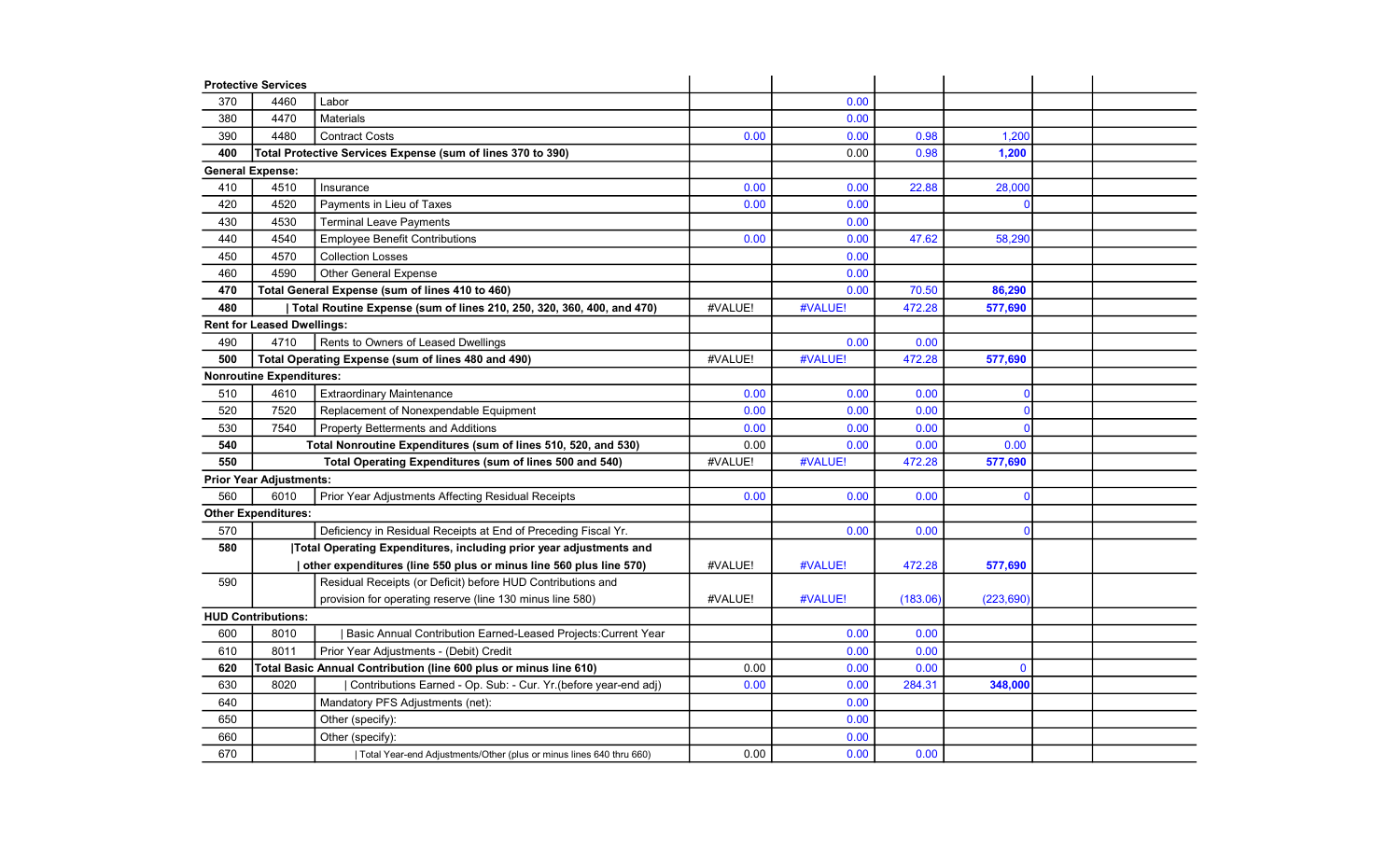| 680 | 8020                                                           | Total Operating Subsidy-current year (line 630 plus or minus line 670) |         |         | 284.31 | 348,000 |  |
|-----|----------------------------------------------------------------|------------------------------------------------------------------------|---------|---------|--------|---------|--|
| 690 | Total HUD Contributions (sum of lines 620 and 680)             |                                                                        | #VALUE! | #VALUE! | 284.31 | 348,000 |  |
| 700 | Residual Receipts (or Deficit) (sum of line 590 plus line 690) |                                                                        |         |         |        |         |  |
|     |                                                                | Enter here and on line 810                                             | #VALUE! | 0.00    | 101.25 | 124.310 |  |

Previous editions are obsolete **Page 2 of 4** ref. Handbook 7475.1

form HUD-52564 (3/95)

|     | Name of PHA / IHA | <b>TAYLOR HOUSING COMMISSION/MAPLEWOOD MANOR</b>                | <b>Fiscal Year Ending</b><br>3/31/2023 |                          |                          |
|-----|-------------------|-----------------------------------------------------------------|----------------------------------------|--------------------------|--------------------------|
|     |                   | <b>Operating Reserve</b>                                        |                                        | <b>PHA/IHA Estimates</b> | <b>HUD Modifications</b> |
|     |                   | Part I - Maximum Operating Reserve - End of Current Budget Year |                                        |                          |                          |
| 740 | 2821              | PHA/IHA - Leased Housing - Section 23 or 10(c)                  |                                        |                          |                          |
|     |                   | 50% of Line 480, column 5, form HUD-52564                       |                                        |                          |                          |

|     | Part II - Provision for and Estimated or Actual Operating Reserve at Fiscal Year End |           |         |  |
|-----|--------------------------------------------------------------------------------------|-----------|---------|--|
| 780 | Operating Reserve at End of Previous Fiscal Year - Actual for FYE (date):            | 3/31/2015 | 284,417 |  |
| 790 | Provision for Operating Reserve - Current Budget Year (check one)                    |           |         |  |
|     | <b>Estimated for FYE</b>                                                             |           |         |  |
|     | [ x] Actual for FYE                                                                  |           |         |  |
| 800 | Operating Reserve at end of Current Budget Year (check one)                          |           |         |  |
|     | [x] Estimated for FYE                                                                | 3/31/2016 | 30,000  |  |
|     | <b>Actual for FYE</b>                                                                |           | 314,417 |  |
| 810 | Provision for Operating Reserve - Requested Budget Year Estimated for FYE            |           |         |  |
|     | Enter Amount from line 700                                                           |           | 124,310 |  |
| 820 | Operating Reserve at End of Requested Budget Year Estimated for FYE                  | 3/31/2017 |         |  |
|     | (Sum of lines 800 and 810)                                                           |           | 438,727 |  |
| 830 | <b>Cash Reserve Requirement-</b><br>% of line 480                                    |           |         |  |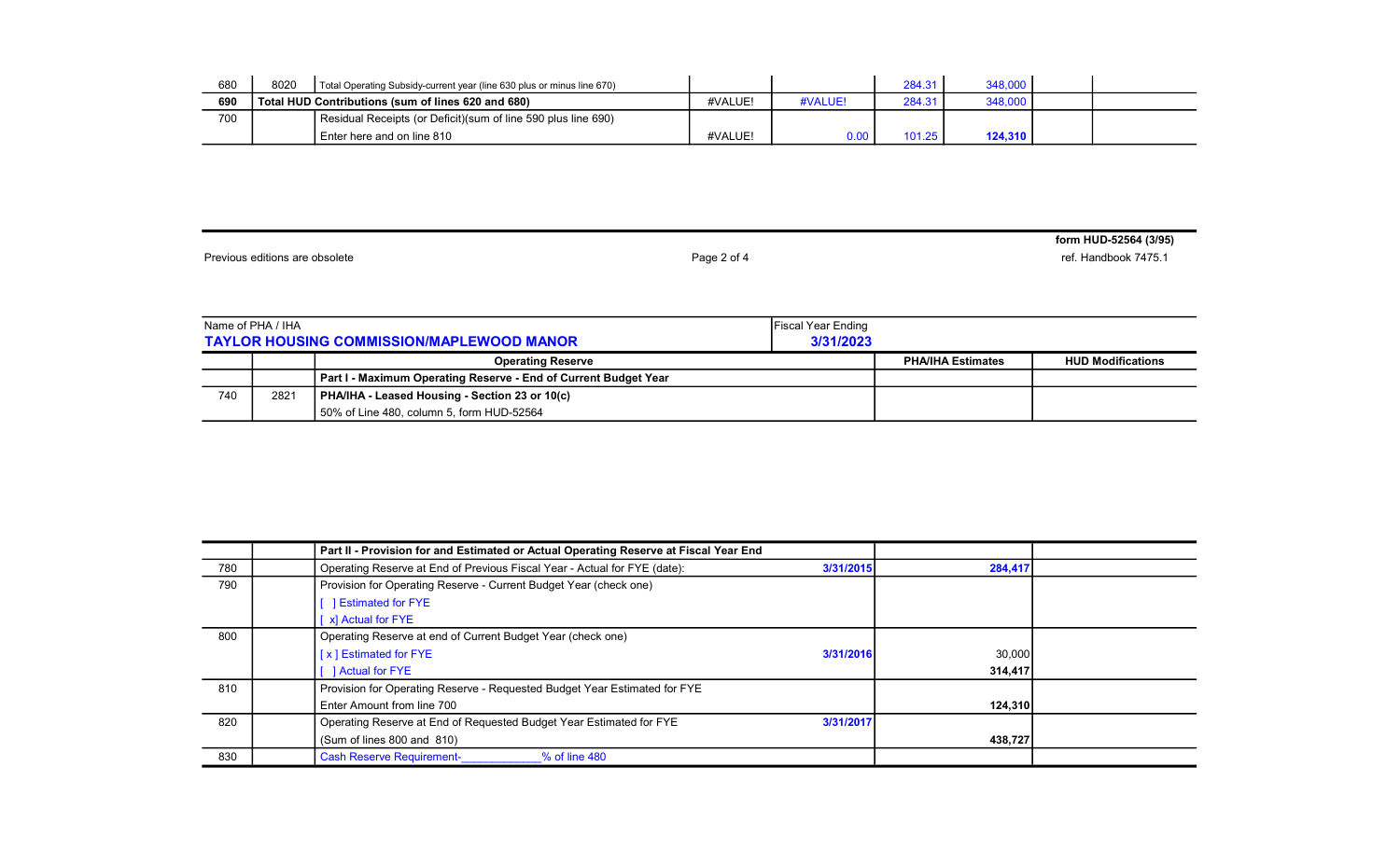Comments

| PHA / IHA Approval             | Name<br>Title<br>Signature | <b>JOHN CARTER</b><br><b>EXECUTIVE DIRECTOR</b> | Date | 03/23/22 |                                               |
|--------------------------------|----------------------------|-------------------------------------------------|------|----------|-----------------------------------------------|
| <b>Field Office Approval</b>   | Name<br>Title<br>Signature |                                                 | Date |          |                                               |
| Previous editions are obsolete |                            | Page 3 of 4                                     |      |          | form HUD-52564 (3/95)<br>ref. Handbook 7475.1 |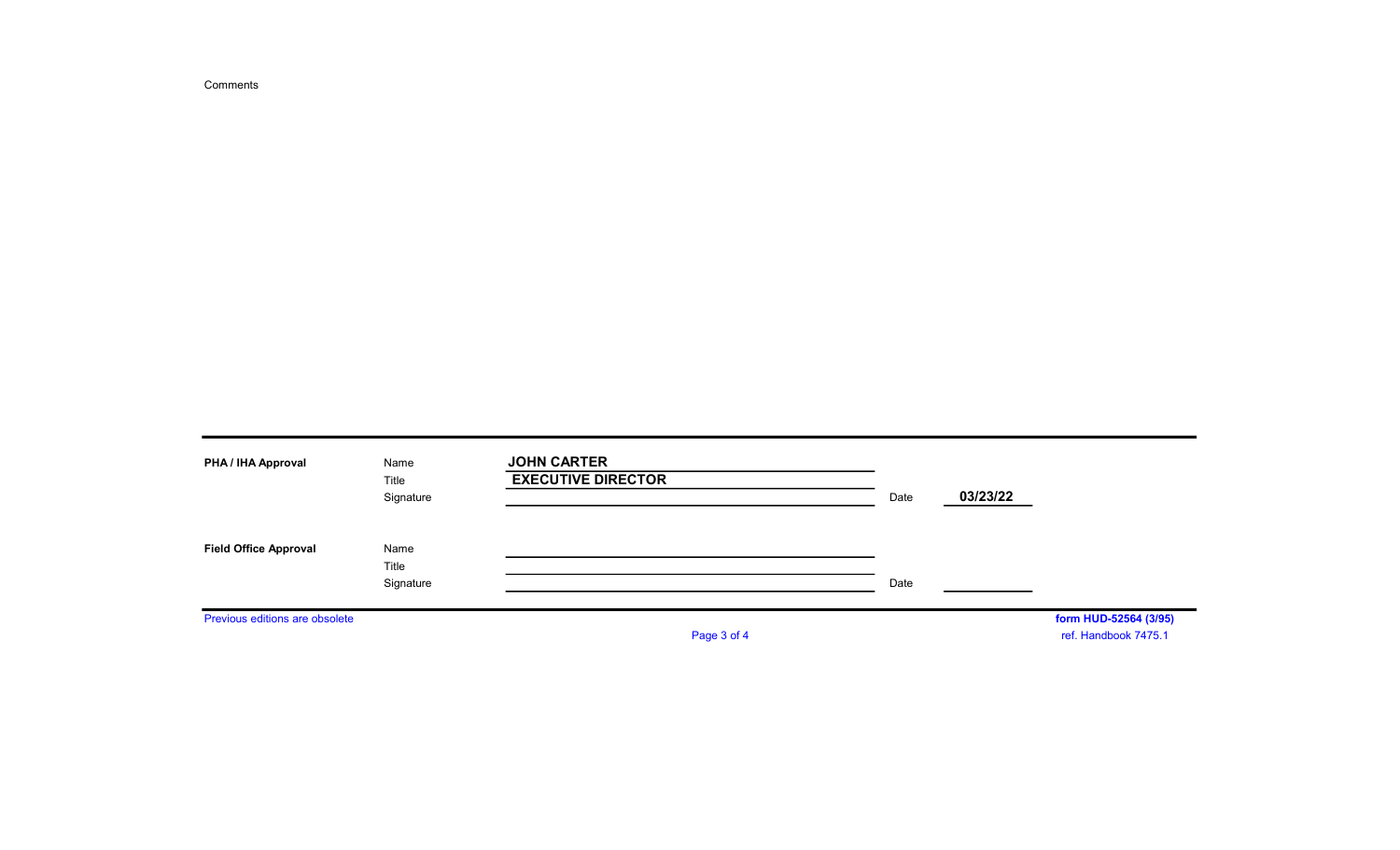# TAYLOR HOUSING COMMISSION OPERATING BUDGET FY 2022 - 2023 CONSOLIDATED

|                                     |  | <b>MAPLEWOOD</b> | <b>THC</b>     |              |
|-------------------------------------|--|------------------|----------------|--------------|
|                                     |  | <b>MANOR</b>     | <b>VOUCHER</b> | <b>TOTAL</b> |
|                                     |  |                  |                |              |
| <b>OPERATING INCOME</b>             |  |                  |                |              |
| <b>Dwelling Rentals</b>             |  | 312,000          |                | 312,000      |
| Int. on Investments                 |  | 0                |                |              |
| Other Income                        |  | 18,000           |                | 18,000       |
| CFP Grant                           |  |                  |                |              |
| <b>Administrative Fees</b>          |  | $\Omega$         | 635,489        | 635,489      |
| Operating Subsidy                   |  | 348,000          | 6,340,000      | 6,688,000    |
| <b>Total Operating Income</b>       |  | 678,000          | 6,975,489      | 7,653,489    |
|                                     |  |                  |                |              |
| <b>OPERATING EXPENDITURES</b>       |  |                  |                |              |
| <b>Administrative Salaries</b>      |  | 87,013           | 332,177        | 419,190      |
| <b>Employee Benefits</b>            |  | 31,819           | 95,504         | 127,323      |
| Legal Fees                          |  | 1,500            | 13,500         | 15,000       |
| <b>Staff Training</b>               |  | 600              | 5,400          | 6,000        |
| <b>Travel</b>                       |  | 480              | 4,320          | 4,800        |
| <b>Accounting Fees</b>              |  | 2,640            | 23,760         | 26,400       |
| <b>Auditing Fees</b>                |  | 850              | 7,650          | 8,500        |
| <b>Other Administrative Expense</b> |  | 13,200           | 118,800        | 132,000      |
| Management Improvements             |  |                  |                | 0            |
| Fees and Costs                      |  |                  |                | 0            |
| <b>Tenant Services-Salaries</b>     |  | $\mathbf 0$      |                | $\Omega$     |
| T.S.-Recreation                     |  | 2,550            |                | 2,550        |
| <b>T.S.-Contract Costs</b>          |  | $\Omega$         |                | 0            |
| <b>Utilities - Water</b>            |  | 18,000           |                | 18,000       |
| <b>Utilities - Electricity</b>      |  | 66,000           |                | 66,000       |
| Utilities - Gas                     |  | 45,000           |                | 45,000       |
| Recycling                           |  | $\mathbf{0}$     |                | 0            |
| Maintenance-labor                   |  | 86,450           |                | 86,450       |
| Maint - Employee Benefits           |  | 26,471           |                |              |
| Maintenance-Materials               |  | 36,000           |                | 36,000       |
| Maintenance-Contract Costs          |  | 132,920          | 62,500         | 195,420      |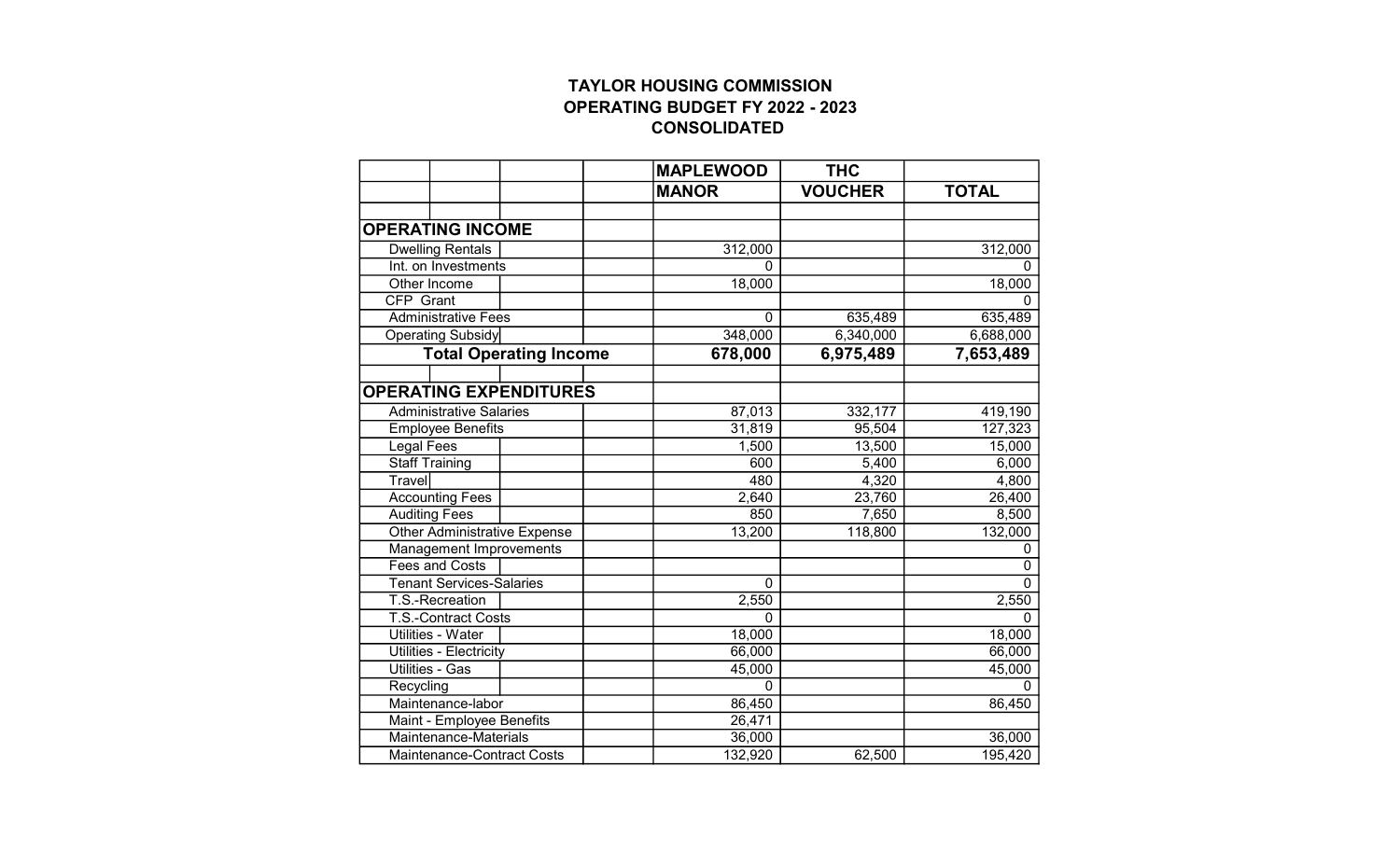| <b>Operating Reserve - End of Year</b> |                                  | 1,181,183                             | 2,385,012 | 3,566,195 |           |           |
|----------------------------------------|----------------------------------|---------------------------------------|-----------|-----------|-----------|-----------|
|                                        |                                  | Operating Reserve - Beginning of Year |           | 1,183,876 | 2,413,134 | 3,597,010 |
| <b>Replacement Reserve</b>             |                                  |                                       |           | 100,000   |           |           |
|                                        |                                  | <b>Surplus or (Deficit)</b>           |           | 97,307    | (28, 122) | 69,185    |
|                                        |                                  |                                       |           |           |           |           |
|                                        |                                  | <b>Total Oper. Expenditures</b>       |           | 580,693   | 7,003,611 | 7,584,304 |
|                                        | Prior Yr Expense                 |                                       |           | $\Omega$  | 0         |           |
| <b>Capital Improvements</b>            |                                  |                                       |           |           |           |           |
| Property Betterments and Adds.         |                                  |                                       |           |           |           |           |
| <b>Housing Assistance Payments</b>     |                                  |                                       |           | 6,340,000 | 6,340,000 |           |
|                                        | <b>Extraordinary Maintenance</b> |                                       |           |           |           |           |
|                                        |                                  |                                       |           |           |           |           |
| <b>Total Routine Expense</b>           |                                  |                                       | 580,693   | 663,611   | 1,244,304 |           |
|                                        | Payments In Lieu of Taxes        |                                       |           |           |           |           |
| Insurance                              |                                  |                                       |           | 28,000    |           | 28,000    |
| Prot. Services-Contract Costs          |                                  |                                       | 1,200     |           | 1,200     |           |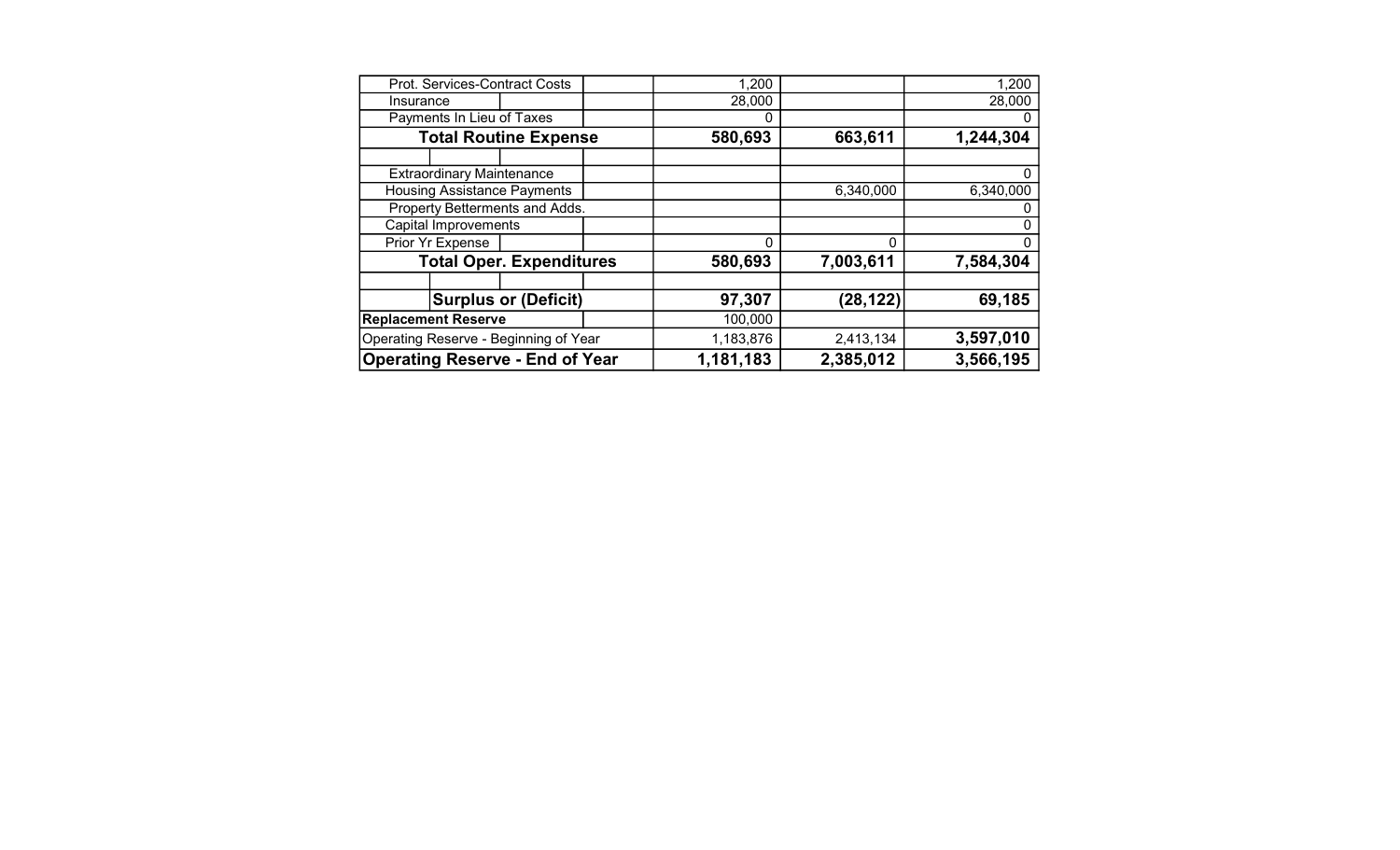| # of Units - Voucher Program<br># of units - Project Based Vouchers | 1,031<br>102<br>1,133 | 91.00%<br>9.00%<br>100.00% |               |
|---------------------------------------------------------------------|-----------------------|----------------------------|---------------|
| Rent                                                                | 28,000                | 12                         | 336,000       |
| <b>Maint - Contract Costs</b>                                       |                       |                            | <b>MManor</b> |
| Garbage & Trash                                                     |                       | 7,200.00                   | 7,200         |
| Htg & Cooling                                                       |                       | 24,000.00                  | 24,000        |
| Snow Removal                                                        |                       | 5,400.00                   | 5,400         |
| <b>Elevator Maintenance</b>                                         |                       | 11,120.00                  | 11,120        |
| Landscape                                                           |                       | 6,000.00                   | 6,000         |
| Unit Turnaround                                                     |                       | 18,000.00                  | 18,000        |
| Electrical                                                          |                       | 6,000.00                   | 6,000         |
| Plumbing                                                            |                       | 6,000.00                   | 6,000         |
| Extermination                                                       |                       | 7,200.00                   | 7,200         |
| Janitorial                                                          |                       | 15,000.00                  | 15,000        |
| Routine Maintenance                                                 |                       | 15,000.00                  | 15,000        |
| Miscellaneous                                                       |                       | 12,000.00                  | 12,000        |
|                                                                     |                       | 132,920.00                 | 132,920       |
| <b>PILOT</b>                                                        |                       |                            |               |
| Rent                                                                | 26000                 | 12                         | 312,000       |
| Less: Utilities                                                     |                       |                            | 125,997       |
|                                                                     |                       |                            | 186,003       |
| 10% of Balance                                                      |                       |                            | 18,600        |
|                                                                     |                       |                            |               |
| <b>ADMINISTRATIVE FEES</b>                                          |                       |                            |               |
| First 600 units per month                                           | 600                   | 69.16                      | 41,496        |
| Units over 600 per month                                            | 370                   | 64.55                      | 23,884        |
|                                                                     |                       |                            | 65,380        |
| Admin reimbursed at 81% of eligibility                              |                       |                            | 52,957        |
| Annual Admin Fee Earnings                                           |                       |                            | 635,489       |